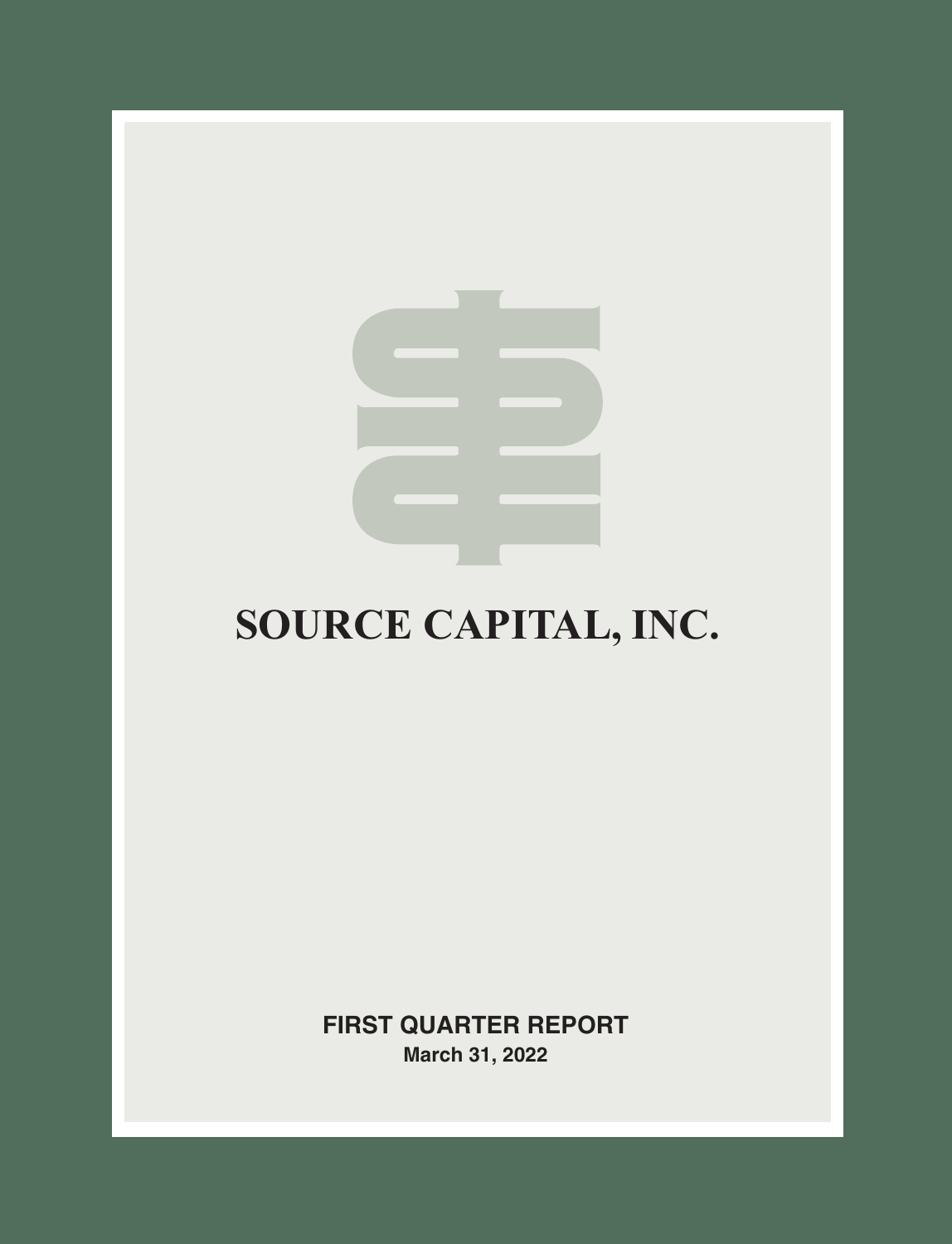# **SOURCE CAPITAL, INC. SHAREHOLDER LETTER**

### **Dear Shareholders:**

#### **Overview**

Source Capital Inc.'s ("Source" or "Fund") net asset value (NAV) decreased 1.94% in 2022's first quarter and increased 2.69% for the trailing twelve months.

Source's performance and that of its underlying equity exposure are captured in the following table:

|                                                                                           | <b>Exhibit A: Performance Versus Indices</b> <sup>1</sup> |                          |
|-------------------------------------------------------------------------------------------|-----------------------------------------------------------|--------------------------|
|                                                                                           | Q1 2022                                                   | <b>Trailing 12-month</b> |
|                                                                                           | $-1.94\%$                                                 | 2.69%                    |
| Source Capital – Equity (Gross) $\dots \dots \dots$<br>60% MSCI ACWI NR USD/40% Bloomberg | $-1.90\%$                                                 | 3.33%                    |
| $US Agg \dots \dots \dots \dots \dots \dots \dots \dots \dots \dots \dots$                | $-5.55\%$                                                 | $2.70\%$                 |
| $60\%$ S&P 500/40% Bloomberg US Agg                                                       | $-5.07\%$                                                 | 7.50%                    |

|                                                                                                        | <b>Exhibit B: Portfolio Exposure</b> <sup>2</sup> |
|--------------------------------------------------------------------------------------------------------|---------------------------------------------------|
|                                                                                                        | O1 2022                                           |
| Equity                                                                                                 |                                                   |
| Common Stocks <sup>*</sup>                                                                             | 50.3%                                             |
|                                                                                                        | $7.5\%$                                           |
|                                                                                                        | 57.8%                                             |
| Credit                                                                                                 |                                                   |
|                                                                                                        | 20.5%                                             |
|                                                                                                        | 15.8%                                             |
| Total Credit $\ldots \ldots \ldots \ldots \ldots \ldots \ldots \ldots \ldots \ldots$                   | $36.3\%$                                          |
|                                                                                                        | $0.1\%$                                           |
| $Cash \dots \dots \dots \dots \dots \dots \dots \dots \dots \dots \dots \dots \dots \dots \dots \dots$ | 5.8%                                              |
|                                                                                                        | 100%                                              |

**Past results are no guarantee, nor are they indicative, of future results.**

<sup>1</sup> Comparison to the indices is for illustrative purposes only. The Fund does not include outperformance of any index or benchmark in its investment objectives. An investor cannot invest directly in an index. No representation is being made that any account, product or strategy will or is likely to achieve profits, losses, or results similar to those shown. The *Equity (Gross)* return of the Fund is presented gross of investment management fees, transactions costs, and Fund operating expenses, which if included, would reduce the returns presented. *Equity (Gross)* includes common and preferred stocks. Gross equity performance does not represent the return an investor in the Fund can or should expect to receive. Fund shareholders may only invest or redeem their shares at market value (NYSE: SOR), which may be higher or lower than the Fund's net asset value (NAV).

Source: FPA, as of March 31, 2022.

<sup>\*</sup> Includes a 0.2% allocation to the Altaba closed-end fund, and excludes investments in special purpose acquisition companies ("SPACs"). Portfolio composition will change due to ongoing management of the Fund. *Cash* includes the non-invested portion of private credit investments. Totals may not add up due to rounding.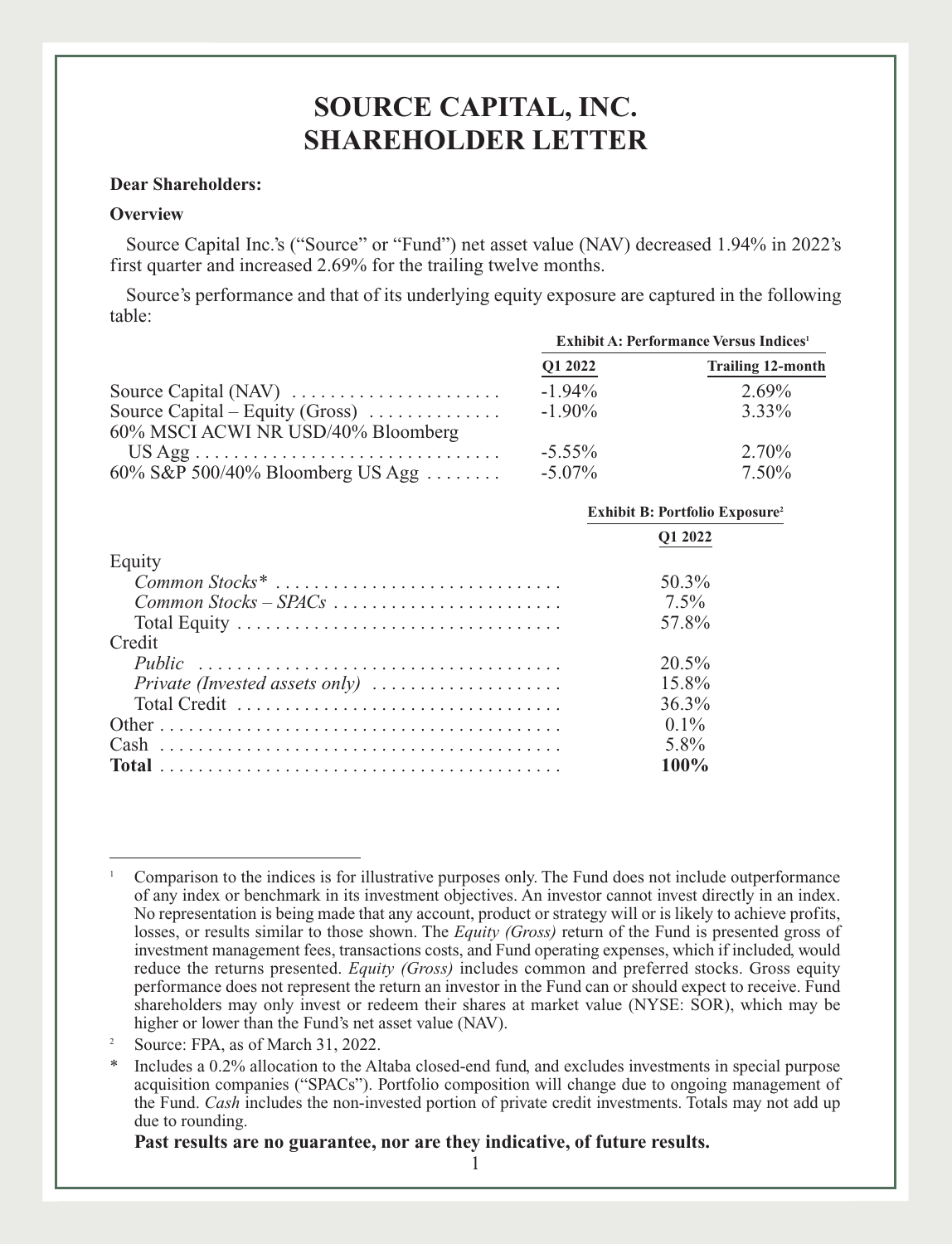#### **Portfolio discussion**

#### **Equity**

The top contributors to and detractors from the Fund's trailing twelve-month returns are listed below.

| <b>Contributors</b><br>Glencore    | Perf.<br>Cont.<br>$0.99\%$ | Avg. $%$<br>of Port.<br>$1.7\%$ | <b>Detractors</b><br>Naspers/Prosus | Perf.<br>Cont.<br>$-1.18%$ | Avg. $%$<br>of Port.<br>1.8% |
|------------------------------------|----------------------------|---------------------------------|-------------------------------------|----------------------------|------------------------------|
| American<br>International<br>Group | $0.93\%$                   | $2.7\%$                         | Softbank Group<br>Corp              | $-0.54%$                   | $0.7\%$                      |
| Alphabet                           | 0.91%                      | $2.9\%$                         | Citigroup                           | $-0.54%$                   | $2.2\%$                      |
| <b>Broadcom</b>                    | $0.88\%$                   | $2.7\%$                         | Alibaba/Altaba                      | $-0.34\%$                  | $0.8\%$                      |
| Aon                                | 0.73%                      | $2.1\%$                         | Holcim                              | $-0.34%$                   | $2.6\%$                      |
|                                    | 4.42%                      | $12.1\%$                        |                                     | $-2.94\%$                  | 8.3%                         |

## **Exhibit C: Trailing Twelve Month Contributors and Detractors as of March 31, 20223**

Over the past twelve months the Fund's Chinese internet related names have been significant detractors to performance, with shares prices being negatively impacted by a cornucopia of bad news including increased regulatory scrutiny, heightened competition, a slowing economy, and most recently Covid lockdowns. On the positive side we think these headwinds are largely priced in, and the current exposure of approximately 1.7% affords the Fund ownership of a collection of very good digitally enabled businesses trading at what we believe are attractive valuations. Nonetheless we are cognizant of newly emerging geopolitical risks that were not on our radar several years ago, and for that reason we have not added to the positions thus far this year.

On the other hand, we have used market weakness to opportunistically build positions in what market commentators would describe as growth stocks across the United States and Europe. We don't know what the future holds over the coming three to four quarters for these names, but if we are right (and there is no guarantee we are) we think we are buying at multiples that will make these names look like value stocks on traditional metrics three to four years in the future. However, we acknowledge these companies participate in dynamic markets that result in greater degrees of uncertainty than many of our other holdings, and as such have limited the Fund's concentration in any single name and to the group as a whole.

**Past results are no guarantee, nor are they indicative, of future results.**

<sup>3</sup> Reflects the top five contributors and detractors to the Fund's performance based on contribution to return for the trailing twelve months ("TTM"). Contribution is presented gross of investment management fees, transactions costs, and Fund operating expenses, which if included, would reduce the returns presented. The information provided does not reflect all positions purchased, sold or recommended by FPA during the quarter. A copy of the methodology used and a list of every holding's contribution to the overall Fund's performance during the TTM is available by contacting FPA Client Service at crm@fpa.com. It should not be assumed that recommendations made in the future will be profitable or will equal the performance of the securities listed.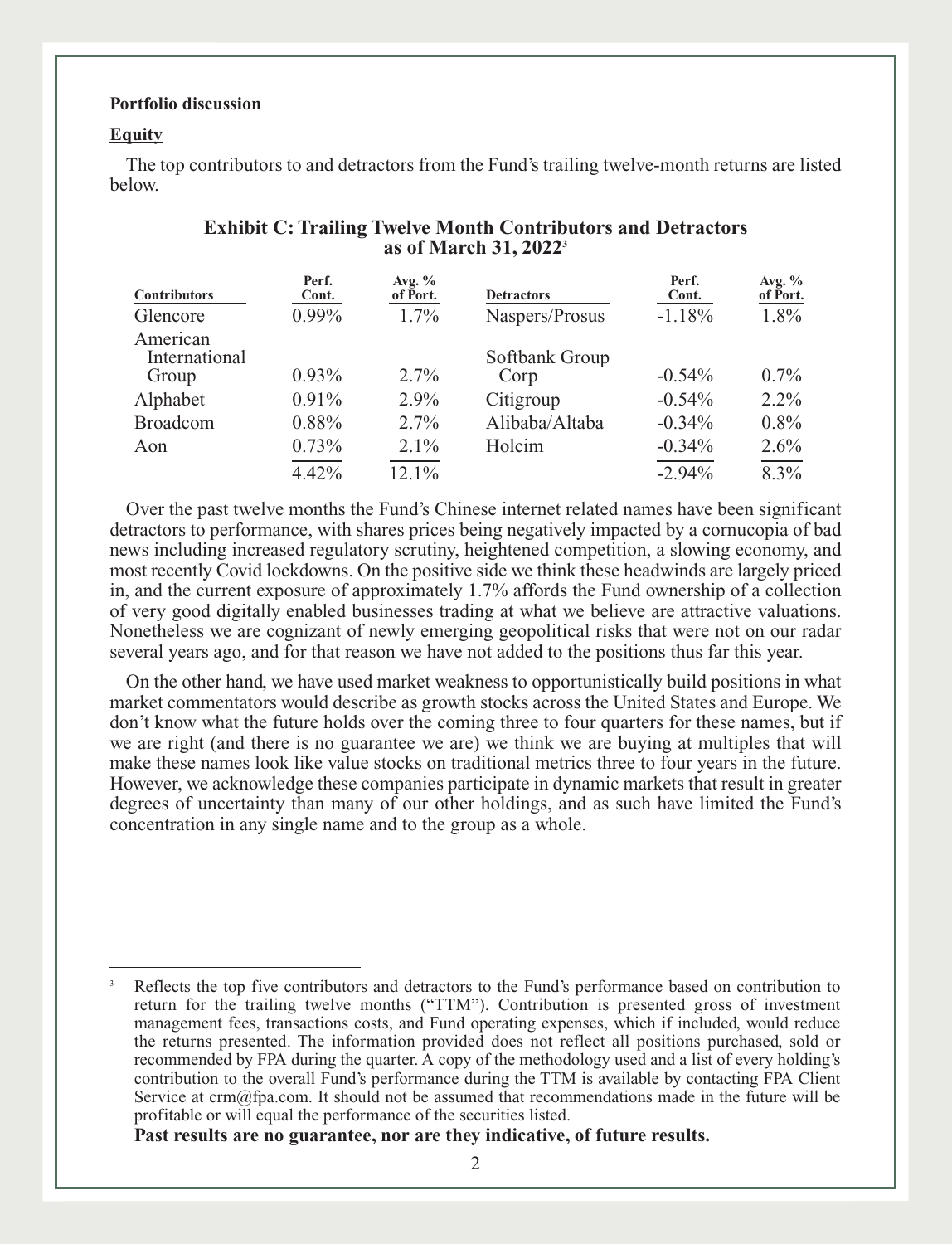### **Fixed income**

## *Traditional*

Yields in credit markets increased during the quarter but this increase was mostly due to significantly higher risk-free rates rather than higher spreads. Using the BB-rated component of the high-yield index, excluding energy as a proxy for the credit opportunity set, yields increased by approximately 175 bps during the quarter, with only 46 of those bps coming from an increase in spread and 130 bps coming from an increase in risk-free rates. As absolute return-oriented investors, when we invest in credit, we need sufficient expected total return to compensate for the possibility of not getting paid back on our investment. But we also need sufficient compensation above what we could get in less risky investments. We believe credit markets are inching toward attractiveness but, as a general statement, they are not there yet. Nevertheless, we continue to hunt for attractive credit. Fund investments this quarter included corporate bonds and securitizations of loans to late-stage, mostly software companies. These investments were funded with a combination of cash and selling existing, less attractive holdings.

#### *Private credit*

The Fund's private credit holdings continue to ramp. The Fund's exposure (committed  $+$ invested capital) increased to 25.6% at quarter end vs. 24.7% at the end of 2021 and 11.7% at the end of 2020.

#### **Corporate and other matters**

#### *Distribution and yield*

On February 14, 2022, the Fund's Board approved maintaining the monthly Fund distributions at the current rate of 18.5 cents per share through May 2022. This equates to an annualized 5.29% unlevered distribution rate based on the Fund's closing market price on March 31, 2022. All of 2021's distributions were ordinary income and capital gains, rather than return of capital.<sup>4</sup>

### *Share buyback*

Source's discount to NAV remained relatively low, averaging  $6.36\%$  during the 1<sup>st</sup> quarter of 2022 vs. 5.63% in the  $4<sup>th</sup>$  quarter of 2021. The Fund repurchased 2,106 shares, representing 0.025% of the outstanding shares, at an average price of \$40.64 per share and at an average discount to NAV of 8.74%<sup>5</sup>

#### *Discount to NAV*

The Fund's discount to NAV closed at 5.13% on March 31, 2022, down from 5.45% at the end of 2021. The average discount to NAV for the trailing twelve months was  $6.72\%$ .<sup>6</sup>

Source: FPA. The averages are calculated using daily discount rates. **Past results are no guarantee, nor are they indicative, of future results.**

3

<sup>4</sup> For more information related to the Fund's distribution rate, please see the press release dated February 14, 2022 https://fpa.com/docs/default-source/fpa-news-documents/source-capital-prfebruary-2022.pdf?sfvrsn=fc1f909d\_2. Dividends and other distributions are not guaranteed.

<sup>5</sup> For more information related to the Fund's share repurchase program, please see the press release dated January 4, 2022 (https://fpa.com/docs/default-source/fpa-news-documents/2022-01-04\_source-capitaljan-2022-final.pdf?sfvrsn=4a01909d\_6).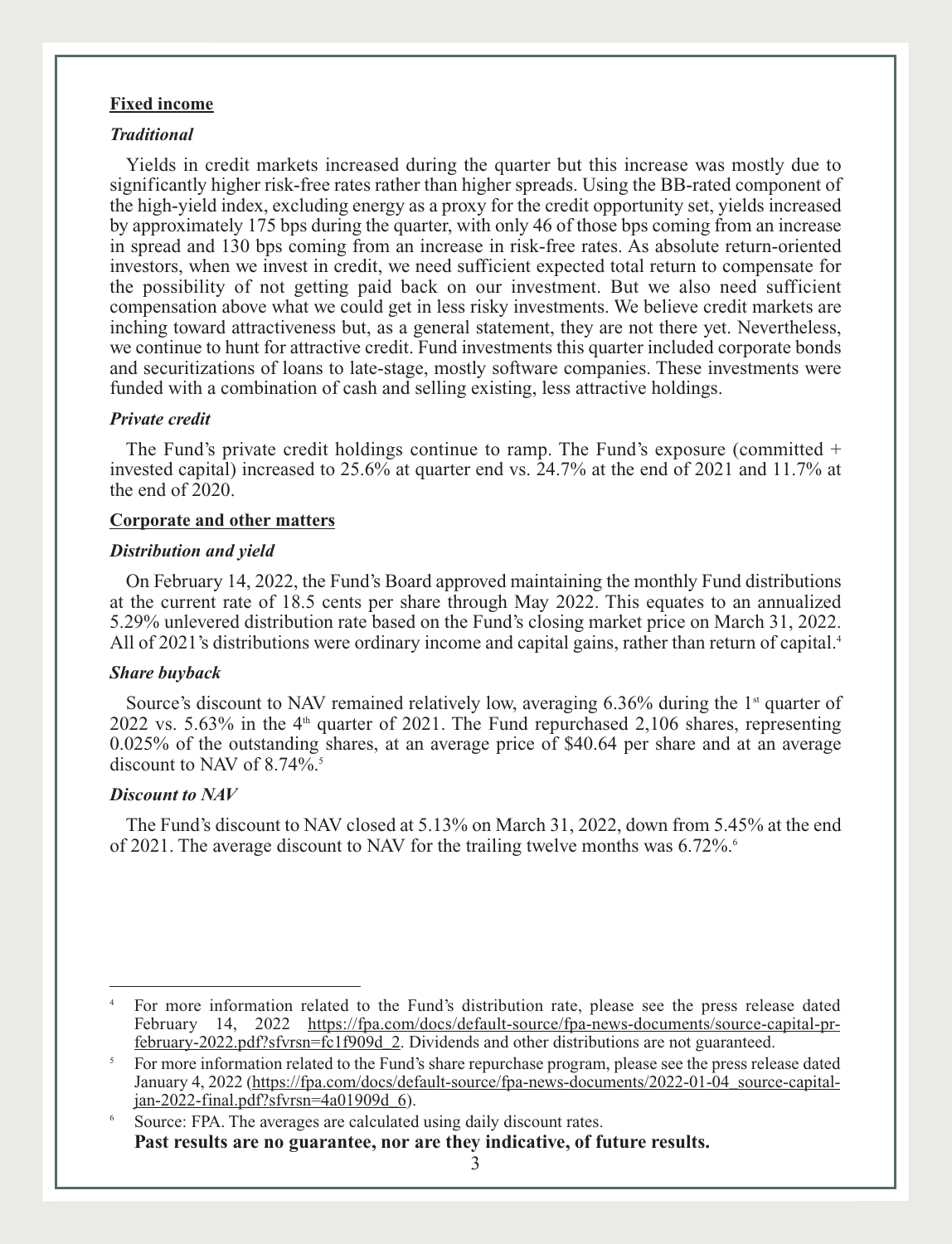#### **Closing**

One closing thought.

The tragedy in Ukraine leaves us few words that haven't already been said. The Fund's direct exposure to Russia still stands at 0%, with indirect revenue exposure of less than 1%. This, however, bears far less relevance than the larger humanitarian crisis that continues to unfold with uncertainty. Our thoughts are with those whose families and friends live in Ukraine.

Respectfully submitted,

Source Capital Portfolio Management Team May 18, 2022

#### **Important Disclosures**

This Commentary is for informational and discussion purposes only and does not constitute, and should not be construed as, an offer or solicitation for the purchase or sale with respect to any securities, products or services discussed, and neither does it provide investment advice. This Commentary does not constitute an investment management agreement or offering circular.

On December 1, 2015, a new portfolio management team assumed management of the Fund and the Fund transitioned to a balanced strategy. Performance prior to December 1, 2015 reflects the performance of the prior portfolio manager and investment strategy and is not indicative of performance for any subsequent periods.

*Current performance information is updated monthly and is available by calling 1-800-982-4372 or by visiting www.fpa.com. Performance data quoted represents past performance, which is no guarantee of future results. Current performance may vary from the performance quoted. The returns shown for Source Capital are calculated at net asset value per share, including reinvestment of all distributions. Returns do not reflect the deduction of taxes that a shareholder would pay on Fund distributions, which would lower these figures. Since Source Capital is a closed-end investment company and its shares are bought and sold on the New York Stock Exchange, your performance may also vary based upon the market price of the common stock.*

*The Fund is managed according to its investment strategy which may differ significantly in terms of security holdings, industry weightings, and asset allocation from those of the comparative indices. Overall Fund performance, characteristics and volatility may differ from the comparative indices shown.*

*There is no guarantee the Fund's investment objectives will be achieved. You should consider the Fund's investment objectives, risks, and charges and expenses carefully before you invest. You can obtain additional information by visiting the website at www.fpa.com, by email at crm@fpa.com, toll free by calling 1-800-279-1241 (option 1), or by contacting the Fund in writing.*

The views expressed herein and any forward-looking statements are as of the date of this publication and are those of the portfolio management team. Future events or results may vary significantly from those expressed and are subject to change at any time in response to changing circumstances and industry developments. This information and data has been prepared from sources believed reliable, but the accuracy and completeness of the information cannot be guaranteed and is not a complete summary or statement of all available data.

Portfolio composition will change due to ongoing management of the Fund. References to individual financial instruments or sectors are for informational purposes only and should not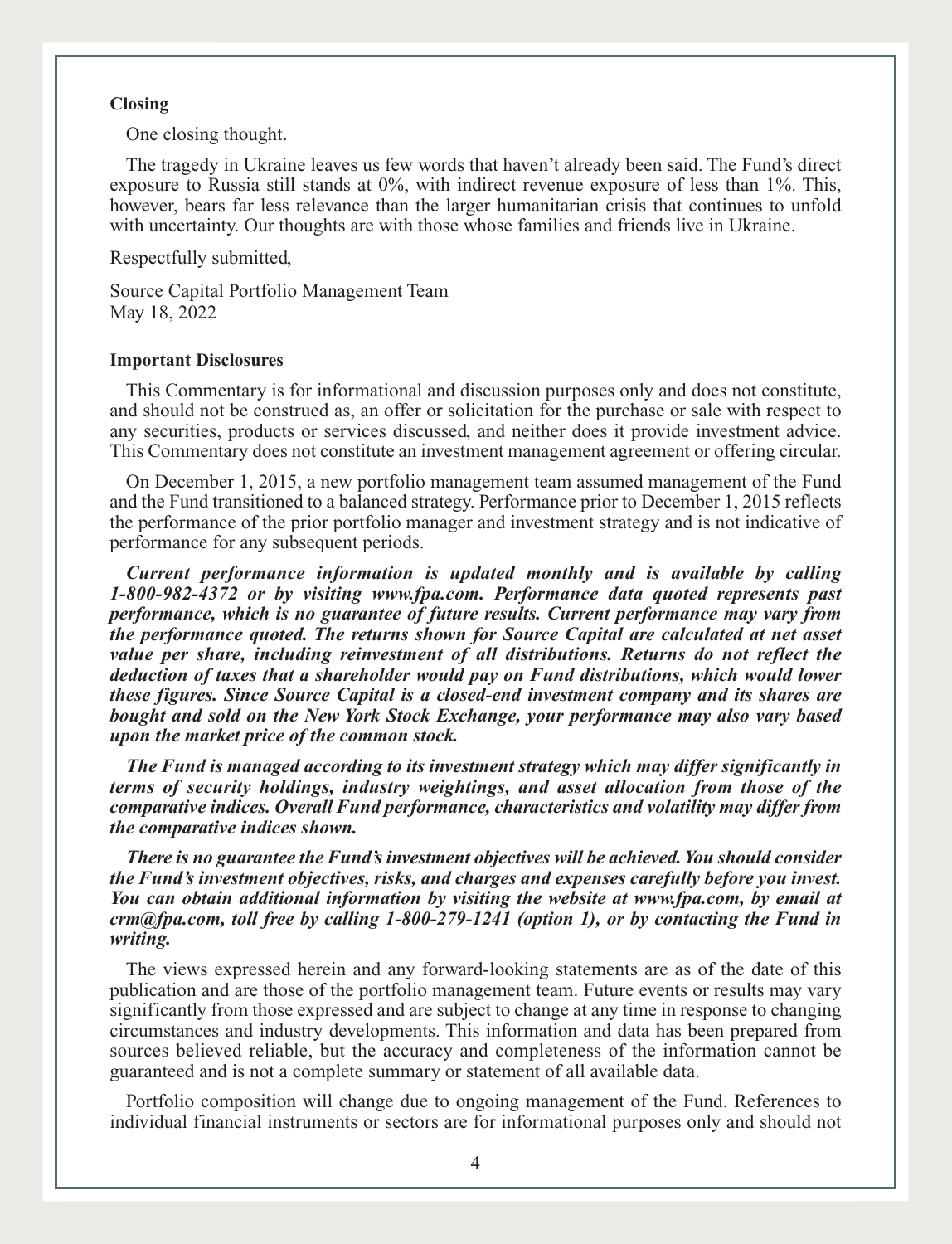be construed as recommendations by the Fund or the portfolio managers. It should not be assumed that future investments will be profitable or will equal the performance of the financial instrument or sector examples discussed. The portfolio holdings as of the most recent quarter-end may be obtained atwww.fpa.com.

Investing in closed-end funds involves risk, including loss of principal. Closed-end fund shares may frequently trade at a discount (less than) or premium (more than) to their net asset value. If the Fund's shares trade at a premium to net asset value, there is no assurance that any such premium will be sustained for any period of time and will not decrease, or that the shares will not trade at a discount to net asset value thereafter.

Capital markets are volatile and can decline significantly in response to adverse issuer, political, regulatory, market, or economic developments. It is important to remember that there are risks inherent in any investment and there is no assurance that any investment or asset class will provide positive performance over time.

The Fund may purchase foreign securities, including American Depository Receipts (ADRs) and other depository receipts, which are subject to interest rate, currency exchange rate, economic and political risks; these risks may be heightened when investing in emerging markets. Non-U.S. investing presents additional risks, such as the potential for adverse political, currency, economic, social or regulatory developments in a country, including lack of liquidity, excessive taxation, and differing legal and accounting standards. Non-U.S. securities, including American Depository Receipts (ADRs) and other depository receipts, are also subject to interest rate and currency exchange rate risks.

The return of principal in a fund that invests in fixed income securities is not guaranteed. The Fund's investments in fixed income securities have the same issuer, interest rate, inflation and credit risks that are associated with underlying bonds owned by the Fund. Such investments may be secured, partially secured or unsecured and may be unrated, and whether or not rated, may have speculative characteristics. The market price of the Fund's fixed income investments will change in response to changes in interest rates and other factors.

Generally, when interest rates go up, the value of fixed income securities, such as bonds, typically go down (and vice versa) and investors may lose principal value. Credit risk is the risk of loss of principle due to the issuer's failure to repay a loan. Generally, the lower the quality rating of a security, the greater the risk that the issuer will fail to pay interest fully and return principal in a timely manner. If an issuer defaults, the security may lose some or all its value. Lower rated bonds, convertible securities and other types of debt obligations involve greater risks than higher rated bonds.

Mortgage securities and collateralized mortgage obligations (CMOs) are subject to prepayment risk and the risk of default on the underlying mortgages or other assets; such derivatives may increase volatility. Convertible securities are generally not investment grade and are subject to greater credit risk than higher-rated investments. High yield securities can be volatile and subject to much higher instances of default. The Fund may experience increased costs, losses and delays in liquidating underlying securities should the seller of a repurchase agreement declare bankruptcy or default.

The ratings agencies that provide ratings are Standard and Poor's, Moody's, and Fitch. Credit ratings range from AAA (highest) to D (lowest). Bonds rated BBB or above are considered investment grade. Credit ratings of BB and below are lower-rated securities (junk bonds). High-yielding, non-investment grade bonds (junk bonds) involve higher risks than investment grade bonds. Bonds with credit ratings of CCC or below have high default risk.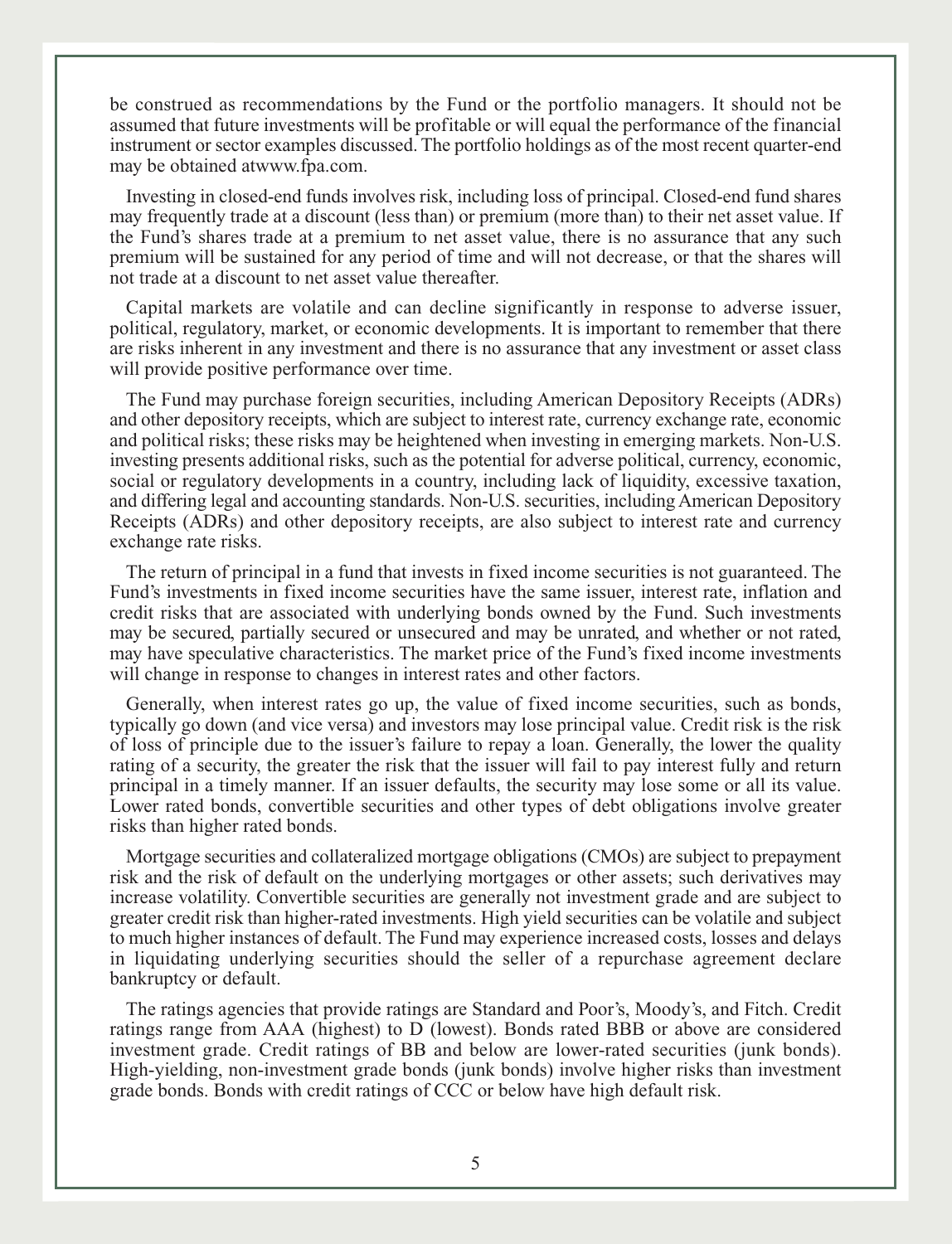Private placement securities are securities that are not registered under the federal securities laws, and are generally eligible for sale only to certain eligible investors. Private placements may be illiquid, and thus more difficult to sell, because there may be relatively few potential purchasers for such investments, and the sale of such investments may also be restricted under securities laws.

The Fund may use leverage. While the use of leverage may help increase the distribution and return potential of the Fund, it also increases the volatility of the Fund's net asset value (NAV), and potentially increases volatility of its distributions and market price. There are costs associated with the use of leverage, including ongoing dividend and/or interest expenses. There also may be expenses for issuing or administering leverage. Leverage changes the Fund's capital structure through the issuance of preferred shares and/or debt, both of which are senior to the common shares in priority of claims. If short-term interest rates rise, the cost of leverage will increase and likely will reduce returns earned by the Fund's common stockholders.

Value style investing presents the risk that the holdings or securities may never reach their full market value because the market fails to recognize what the portfolio management team considers the true business value or because the portfolio management team has misjudged those values. In addition, value style investing may fall out of favor and underperform growth or other styles of investing during given periods.

Investing in Special Purpose Acquisition Companies ("SPACS") involves risks. Because SPACs and similar entities have no operating history or ongoing business other than seeking acquisitions, the value of their securities is particularly dependent on the ability of the entity's management to identify and complete a profitable acquisition. SPACs are not required to provide the depth of disclosures or undergo the rigorous due diligence of a traditional initial public offering (IPO). Investors in SPACs may become exposed to speculative investments, foreign or domestic, in higher risk sectors/industries. SPAC investors generally pay certain fees and give the sponsor certain incentives (e.g., discounted ownership stakes) not found in traditional IPOs. Due to this, an investment in a SPAC may include potential conflicts and the potential for misalignment of incentives in the structure of the SPAC. For more information relating to the risks of investing in SPACs please refer to the Fund's offering documents or FPA's Form ADV Part 2A.

#### **Distribution Rate**

Distributions may include ordinary income, net capital gains and/or returns of capital. Generally, a return of capital would occur when the amount distributed by the Fund includes a portion of (or is comprised entirely of) your investment in the Fund in addition to (or rather than) your pro-rata portion of the Fund's net income or capital gains. The Fund's distributions in any period may be more or less than the net return earned by the Fund on its investments, and therefore should not be used as a measure of performance or confused with "yield" or "income." A return of capital is not taxable; rather it reduces a shareholder's tax basis in his or her shares of the Fund. If the Fund estimates that a portion of its distribution may be comprised of amounts from sources other than net investment income, the Fund will notify shareholders of the estimated composition of such distribution through a separate written Section 19 notice. Such notices are provided for informational purposes only, and should not be used for tax reporting purposes. Final tax characteristics of all Fund distributions will be provided on Form 1099-DIV, which is mailed after the close of the calendar year.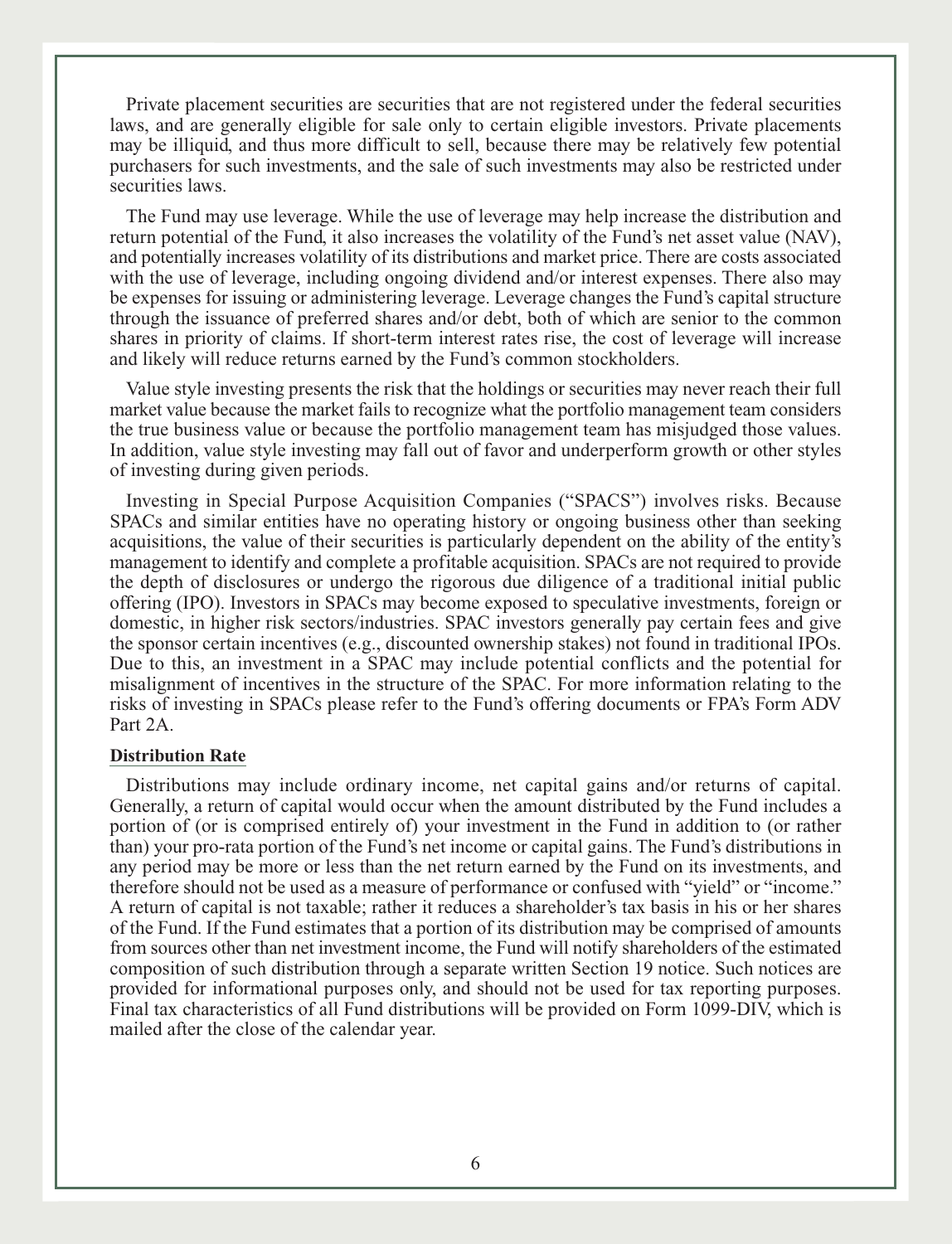The Fund's distribution rate may be affected by numerous factors, including changes in realized and projected market returns, Fund performance, and other factors. There can be no assurance that a change in market conditions or other factors will not result in a change in the Fund's distribution rate at a future time.

#### **Index Definitions**

Comparison to any index is for illustrative purposes only and should not be relied upon as a fully accurate measure of comparison. The Fund may be less diversified than the indices noted herein, and may hold non-index securities or securities that are not comparable to those contained in an index. Indices will hold positions that are not within the Fund's investment strategy. Indices are unmanaged and do not reflect any commissions, transaction costs, or fees and expenses which would be incurred by an investor purchasing the underlying securities and which would reduce the performance in an actual account. You cannot invest directly in an index. The Fund does not include outperformance of any index in its investment objectives.

**S&P 500 Index** includes a representative sample of 500 hundred companies in leading industries of the U.S. economy. The Index focuses on the large-cap segment of the market, with over 80% coverage of U.S. equities, but is also considered a proxy for the total market.

**MSCI ACWI Index** is a free float-adjusted market capitalization weighted index that is designed to represent performance of the full opportunity set of large- and mid-cap stocks across 23 developed and 26 emerging markets.

**Bloomberg Barclays U.S. Aggregate Bond Index** provides a measure of the performance of the US investment grade bonds market, which includes investment grade US Government bonds, investment grade corporate bonds, mortgage pass-through securities and asset-backed securities that are publicly offered for sale in the United States. The securities in the Index must have at least 1-year remaining in maturity. In addition, the securities must be denominated in US dollars and must be fixed rate, nonconvertible, and taxable.

**60% S&P 500/40% Bloomberg Barclays U.S. Aggregate Bond Index** is a hypothetical combination of unmanaged indices and comprises 60% S&P 500 Index and 40% Bloomberg Barclays U.S. Aggregate Bond Index.

**60% MSCI ACWI/40% Bloomberg Barclays U.S. Aggregate Bond Index** is a hypothetical combination of unmanaged indices and comprises 60% MSCI ACWI Index and 40% Bloomberg Barclays U.S. Aggregate Bond Index.

#### **Other Definitions**

**Credit Spread** is the difference in yield between a U.S. Treasury bond and another debt security of the same maturity but different credit quality

**Discount to Net Asset Value (NAV)** is a pricing situation when an exchange-trade fund (ETF) or mutual fund's market trading price is lower than its daily net asset value (NAV).

**Effective Duration (years)** is the duration calculation for bonds with embedded options. Effective duration takes into account that expected cash flows will fluctuate as interest rates change.

**Market Capitalization** refers to the total dollar market value of a company's outstanding shares of stock. Commonly referred to as "market cap," it is calculated by multiplying the total number of a company's outstanding shares by the current market price of one share.

**Market Cycles**, also known as stock market cycles, is a wide term referring to trends or patterns that emerge during different markets or business environments.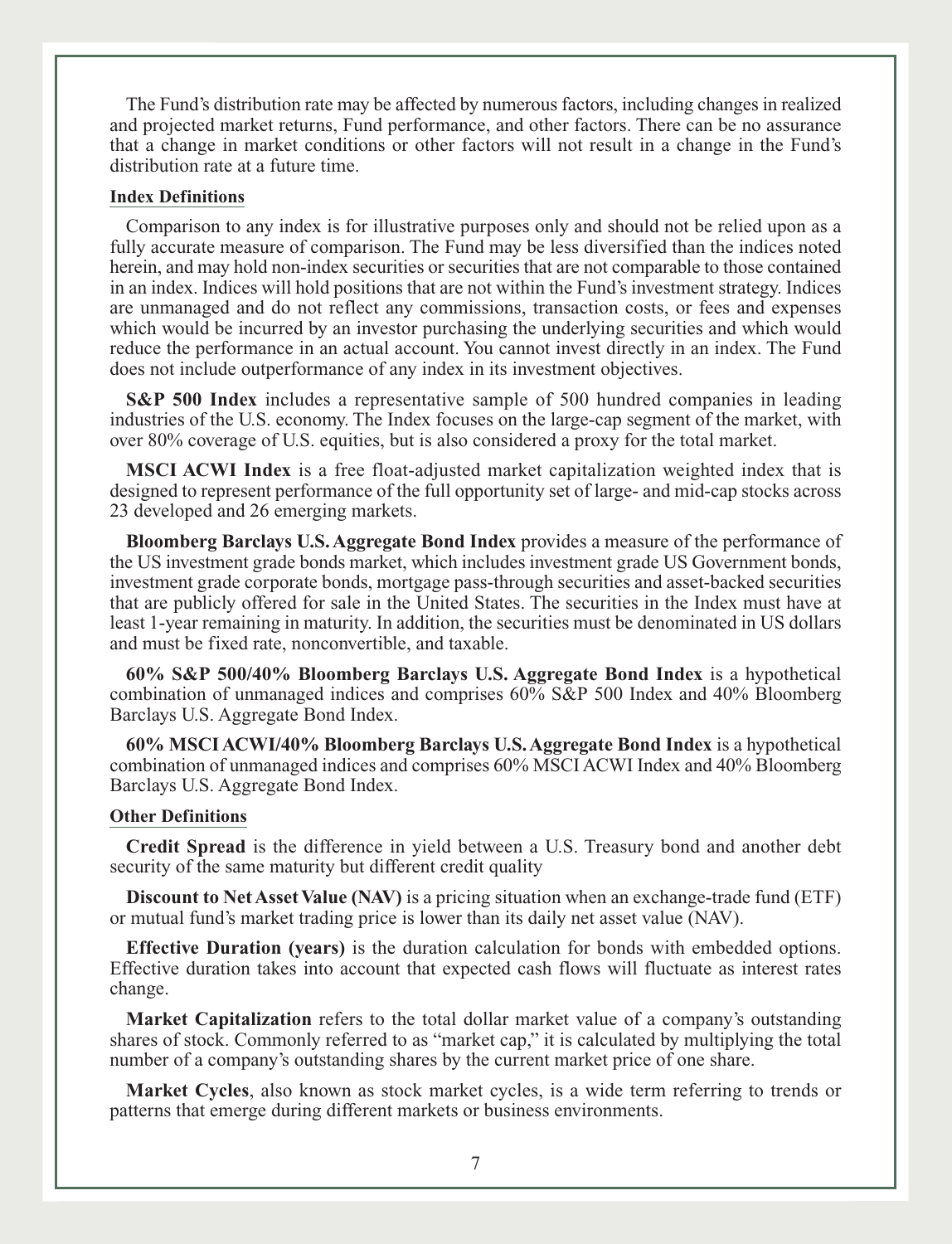Net Asset Value (NAV) represents the net value of a mutual fund and is calculated as the total value of the fund's assets minus the total value of its liabilities, and is shown as a per share price.

**Net Equity Exposure** includes long equity securities minus short-sales and preferred securities.

**Net Risk Exposure** is a measure of the extent to which a fund's trading book is exposed to market fluctuations. In regard to the Fund, it is the percent of the portfolio exposed to Risk Assets.

**Nominal yield** is s the coupon rate on a bond.

**Risk Assets** is any asset that carries a degree of risk. Risk asset generally refers to assets that have a significant degree of price volatility, such as equities, commodities, high-yield bonds, real estate and currencies, but does not include cash and cash equivalents.

**Real yield** is the nominal yield of a bond minus the rate of inflation

**Standard Deviation** is a measure of the dispersion of a set of data from its mean.

**Yield to Maturity** is the rate of return anticipated on a bond if held until the end of its lifetime. YTM is considered a long-term bond yield expressed as an annual rate. The YTM calculation takes into account the bond's current market price, par value, coupon interest rate and time to maturity. It is also assumed that all coupon payments are reinvested at the same rate as the bond's current yield.

**Volatility** is a statistical measure of the dispersion of returns for a given security or market index. In most cases, the higher the volatility, the riskier the security. Volatility is often measured as either the standard deviation or variance between returns from that same security or market index.

 $^{\circ}2022$  Morningstar, Inc. All Rights Reserved. The information contained herein: (1) is proprietary to Morningstar and/or its content providers; (2) may not be copied or distributed; and (3) is not warranted by Morningstar to be accurate, complete or timely. Neither Morningstar nor its content providers are responsible for any damages or losses arising from any use of this information. **Past performance is no guarantee of future results.**

*You can obtain additional information by visiting the website at www.fpa.com, by email at crm@fpa.com, toll free by calling 1-800-279-1241 (option 1), or by contacting the Fund in writing.*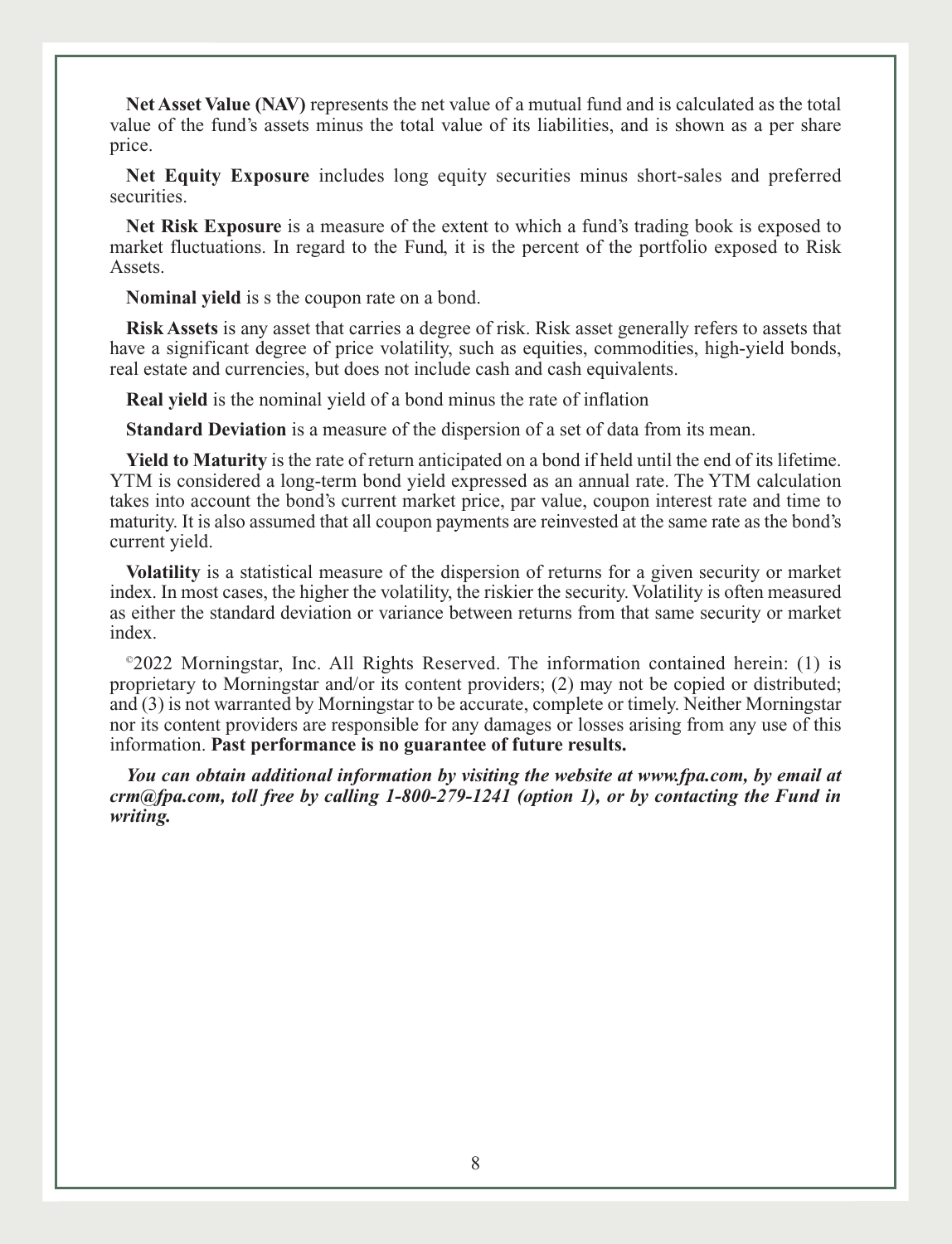# **SOURCE CAPITAL, INC. TOP TEN HOLDINGS**

March 31, 2022 (Unaudited)

|                                       | Percentage<br>of Net Assets |
|---------------------------------------|-----------------------------|
|                                       | $3.11\%$                    |
|                                       | 2.74%                       |
|                                       | $2.64\%$                    |
| LafargeHolcim Ltd. (Switzerland)      | $2.55\%$                    |
|                                       | 2.48%                       |
| TE Connectivity Ltd. (Switzerland)    | $2.22\%$                    |
|                                       | 2.18%                       |
|                                       | 2.06%                       |
|                                       | 1.88%                       |
| Groupe Bruxelles Lambert SA (Belgium) | 1.76%                       |
| Total                                 | 23.62%                      |
|                                       |                             |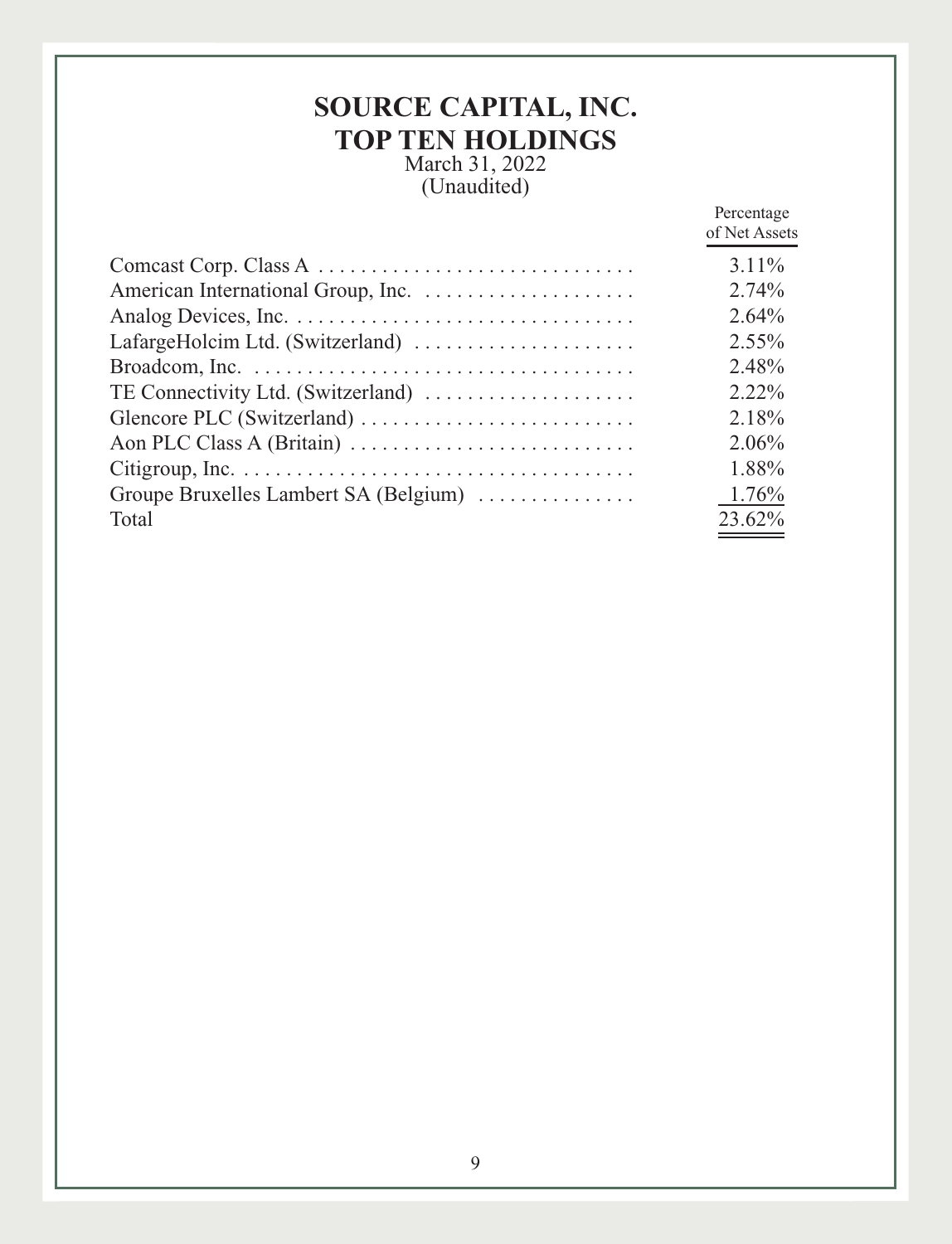# **SOURCE CAPITAL, INC. PORTFOLIO SUMMARY** March 31, 2022

(Unaudited)

|                                                       |         | 50.1%   |
|-------------------------------------------------------|---------|---------|
| Semiconductor Devices                                 | 5.9%    |         |
|                                                       | 5.2%    |         |
|                                                       | 4.1%    |         |
|                                                       | 3.5%    |         |
| Cement & Aggregates                                   | $3.1\%$ |         |
|                                                       | 2.7%    |         |
| Diversified Banks                                     | 2.3%    |         |
| Industrial Distribution & Rental                      | 2.3%    |         |
| Electrical Components                                 | 2.2%    |         |
|                                                       | 2.2%    |         |
|                                                       | $2.1\%$ |         |
| Investment Companies                                  | 1.8%    |         |
|                                                       | $1.7\%$ |         |
| Infrastructure Software                               | 1.3%    |         |
| E-Commerce Discretionary                              | 1.3%    |         |
|                                                       | $1.2\%$ |         |
|                                                       | $1.2\%$ |         |
|                                                       | $1.0\%$ |         |
| Railroad Rolling Stock                                | $0.9\%$ |         |
| Apparel, Footwear & Accessory Design                  | 0.8%    |         |
| Commercial & Residential Building Equipment & Systems | 0.6%    |         |
| Real Estate Owners & Developers                       | 0.5%    |         |
| Entertainment Content                                 | 0.5%    |         |
| Hotels, Restaurants & Leisure                         | $0.4\%$ |         |
|                                                       | $0.4\%$ |         |
|                                                       | 0.3%    |         |
| Oil & Gas Services & Equipment                        | $0.3\%$ |         |
|                                                       | 0.2%    |         |
|                                                       | $0.1\%$ |         |
| <b>Special Purpose Acquisition Companies </b>         |         | 7.5%    |
| Limited Partnerships                                  |         | $8.6\%$ |
| Preferred Stocks                                      |         | $0.1\%$ |
|                                                       |         | $0.2\%$ |
|                                                       |         | $0.0\%$ |
|                                                       |         | $0.0\%$ |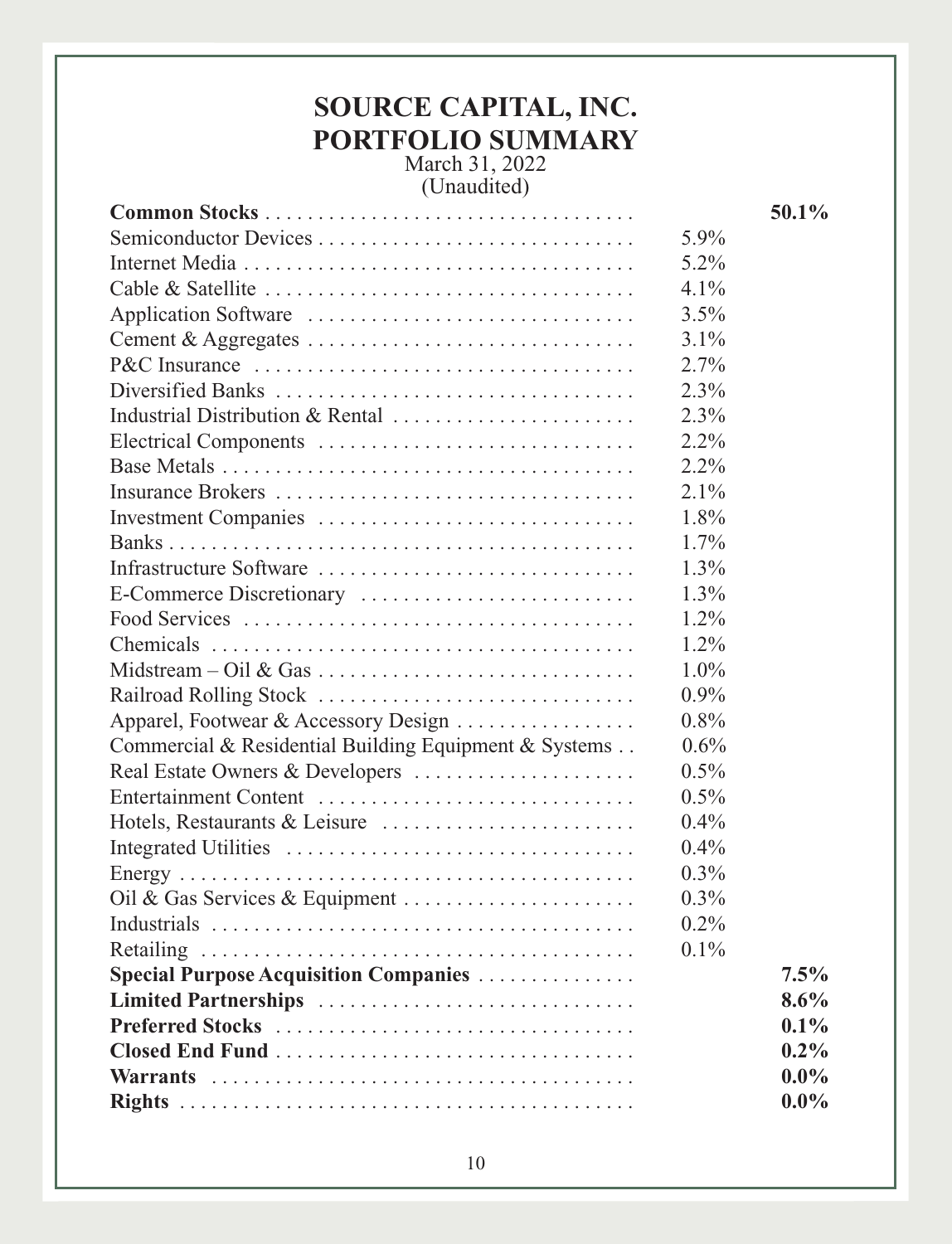# **SOURCE CAPITAL, INC. PORTFOLIO SUMMARY** March 31, 2022

(Unaudited)

|                                       |          | $27.7\%$ |
|---------------------------------------|----------|----------|
|                                       | $13.3\%$ |          |
|                                       | $7.2\%$  |          |
|                                       | $6.1\%$  |          |
|                                       | $0.7\%$  |          |
| Commercial Mortgage-Backed Securities | $0.4\%$  |          |
|                                       | $0.0\%$  |          |
|                                       |          | $5.5\%$  |
|                                       |          | $0.3\%$  |
|                                       |          | 100.0%   |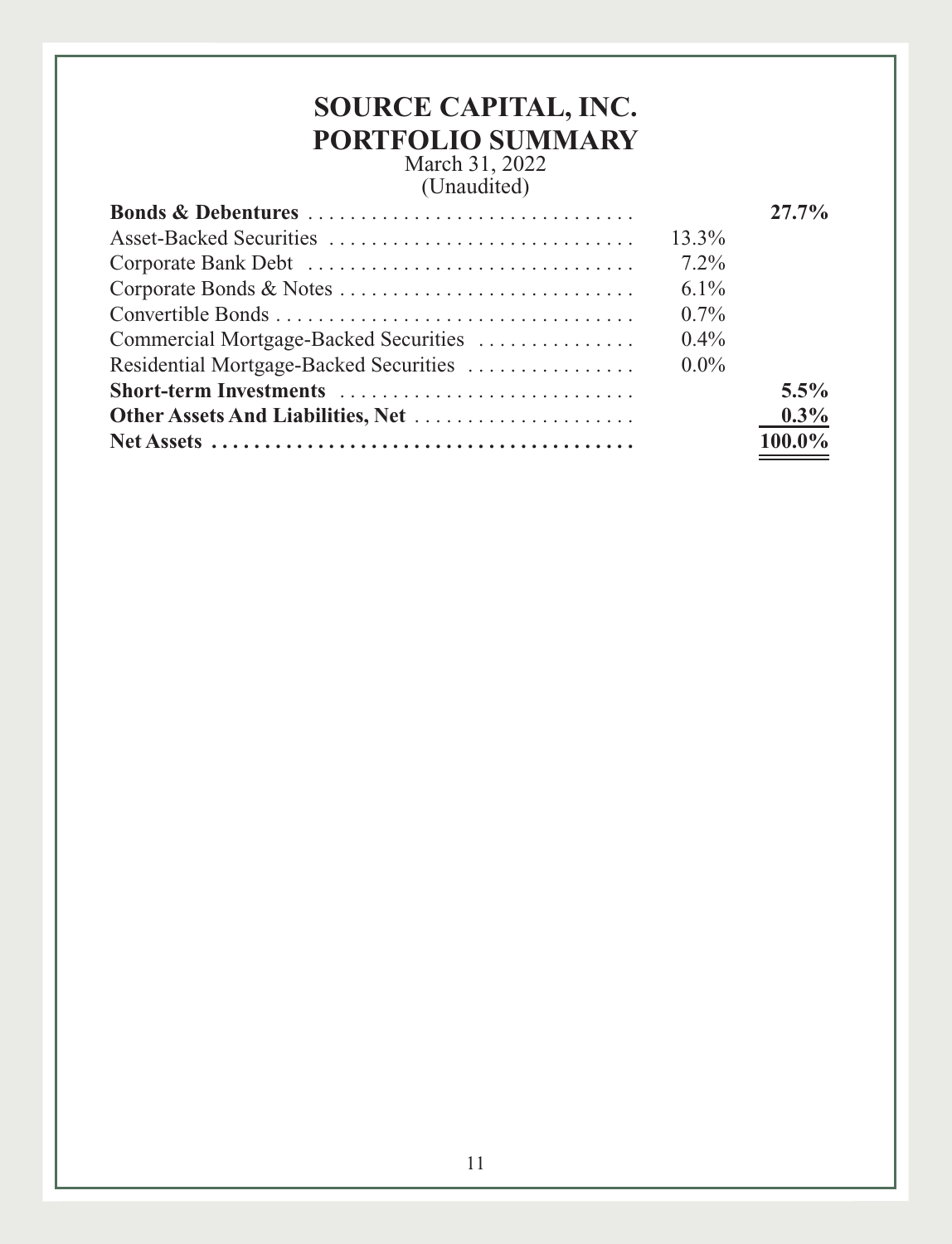# **SOURCE CAPITAL, INC. COMPOSITION OF NET ASSETS(a)**

March 31, 2022

| Investment securities (cost \$304,196,269):                     |               |
|-----------------------------------------------------------------|---------------|
|                                                                 | \$185,704,900 |
| Special Purpose Acquisition Companies                           | 27,880,806    |
|                                                                 | 32,001,256    |
|                                                                 | 439,986       |
|                                                                 | 824,876       |
|                                                                 | 55,052        |
|                                                                 | 152,102       |
|                                                                 | 102,274,405   |
|                                                                 | \$349,333,383 |
| Cash, receivables, short-term corporate notes, less liabilities | 21,372,595    |
|                                                                 | \$370,705,978 |

# **SUMMARY FINANCIAL INFORMATION(a)**

|                                                                                                                                                         | Three Months Ended<br>March 31, 2022 |                               |
|---------------------------------------------------------------------------------------------------------------------------------------------------------|--------------------------------------|-------------------------------|
|                                                                                                                                                         | Total<br><b>Net</b><br>Assets        | Per<br>Common<br><b>Share</b> |
|                                                                                                                                                         | \$382,795,209                        | \$45.70                       |
| Net gain (loss) on investments, realized and unrealized                                                                                                 | (9,126,519)<br>S.                    | \$(1.08)                      |
| Net investment income<br>Distributions to Common shareholders<br>Cost of Capital Stock repurchased                                                      | 1,771,155<br>(4,648,200)<br>(85,667) | 0.21<br>(0.56)<br>(b)         |
|                                                                                                                                                         | \$(12,089,231)                       | \$(1.43)                      |
| End of period $\dots \dots \dots \dots \dots \dots \dots \dots \dots \dots \dots$                                                                       | \$370,705,978                        | \$44.27                       |
|                                                                                                                                                         | Beginning of<br><b>Ouarter</b>       | End of<br>Quarter             |
| Common market price per share<br>Common net asset value $\ldots, \ldots, \ldots, \ldots, \ldots, \ldots$<br>Common market discount from net asset value | \$43.21<br>\$45.70<br>5.45%          | \$42.00<br>\$44.27<br>5.13%   |

*(a) The financial information included in this report has been taken from the records of the Fund without examination by independent auditors. Securities are carried at fair value.*

*(b) Rounds to less than \$0.01 per share.*